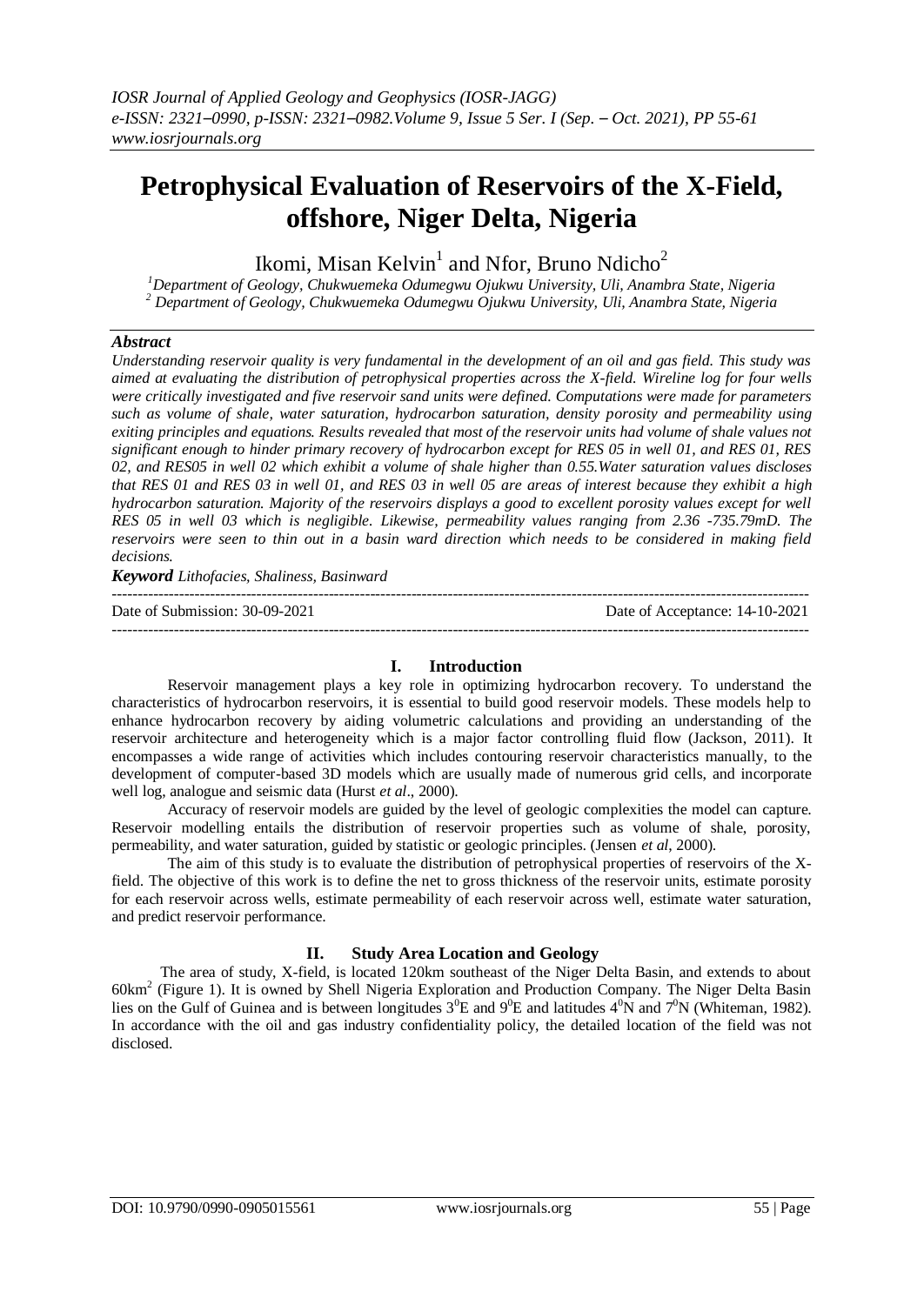

**Figure 1:** Map of the Niger Delta showing the location of the study area (adapted from Nton & Esan, 2010)

The stratigraphy of the Tertiary Niger Delta is characterized of the Akata Formation, the Agbada Formation, and the Benin Formation in an ascending manner (Figure 2). At the approximate depocentre of the central part of the Niger Delta Basin, these formations are estimated to be about 28,000ft thick (Avbovbo, 1978).

The Akata Formation is overlain by the Agbada Formation and is characterized by an even shale development. According to Short & Stauble (1967), these shales which are medium to dark grey, variably medium hard or soft, and partly sandy or silty are undercompacted and are likely to encompass lenses of unusually high-pressured siltstone or fine-grained sandstone.

The Agbada Formation is underlain and overlain by both the Akata Formation and the Benin Formation respectively, it is characterized by an alternation of sandstone and shale beds which were suggested by Avbovbo (1978) to be of the delta front, distributary channel and deltaic plain origin.

The Benin Formation is the topmost and is underlain by the Agbada Formation and is of a non-marine origin. It is characterized mainly by massive freshwater bearing sandstone exhibiting high porosity, and local tinny shale interbeds which are believed to be of a braided river origin. These sandstones are dominantly composed of quartz, potash feldspar and negligible quantity of plagioclase, and could signify point-bar deposits, channel fill, and natural levee while the shales may signify back swamp deposits and oxbow fills (Avbovbo, 1978; Short & Stauble, 1967).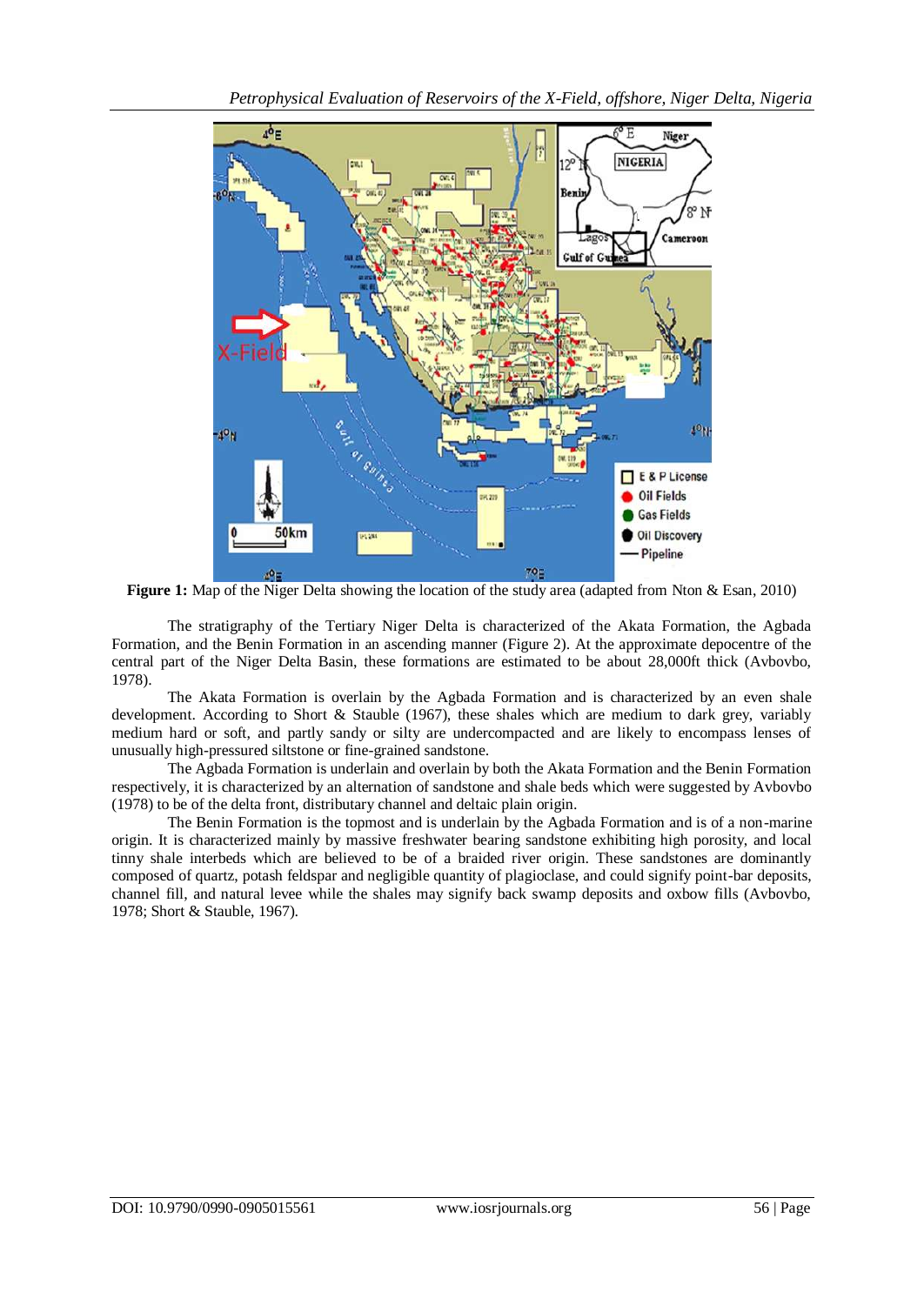

Figure 2: Illustration of the Niger Delta stratigraphy showing the three formations and their geologic ages (adapted from Short & Stauble, 1967).

## **III. Methodology**

Wireline log datafor four wells was used for this study. Following a critical analysis of the log data, genetic units were identified within the various wells, and potential reservoir tops and reservoir bottoms were identified and correlated across the wells. (Figure 3) Petrophysical parameters such as gamma ray index, volume of shale, density porosity, water saturation, net-to-gross thickness, effective porosity, irreversible water saturation, and permeability for the various reservoir sections were determined by reading values directly from the logs, and computations made with existing principles and equations.



**Figure 3**: Well log data for wells of the X-field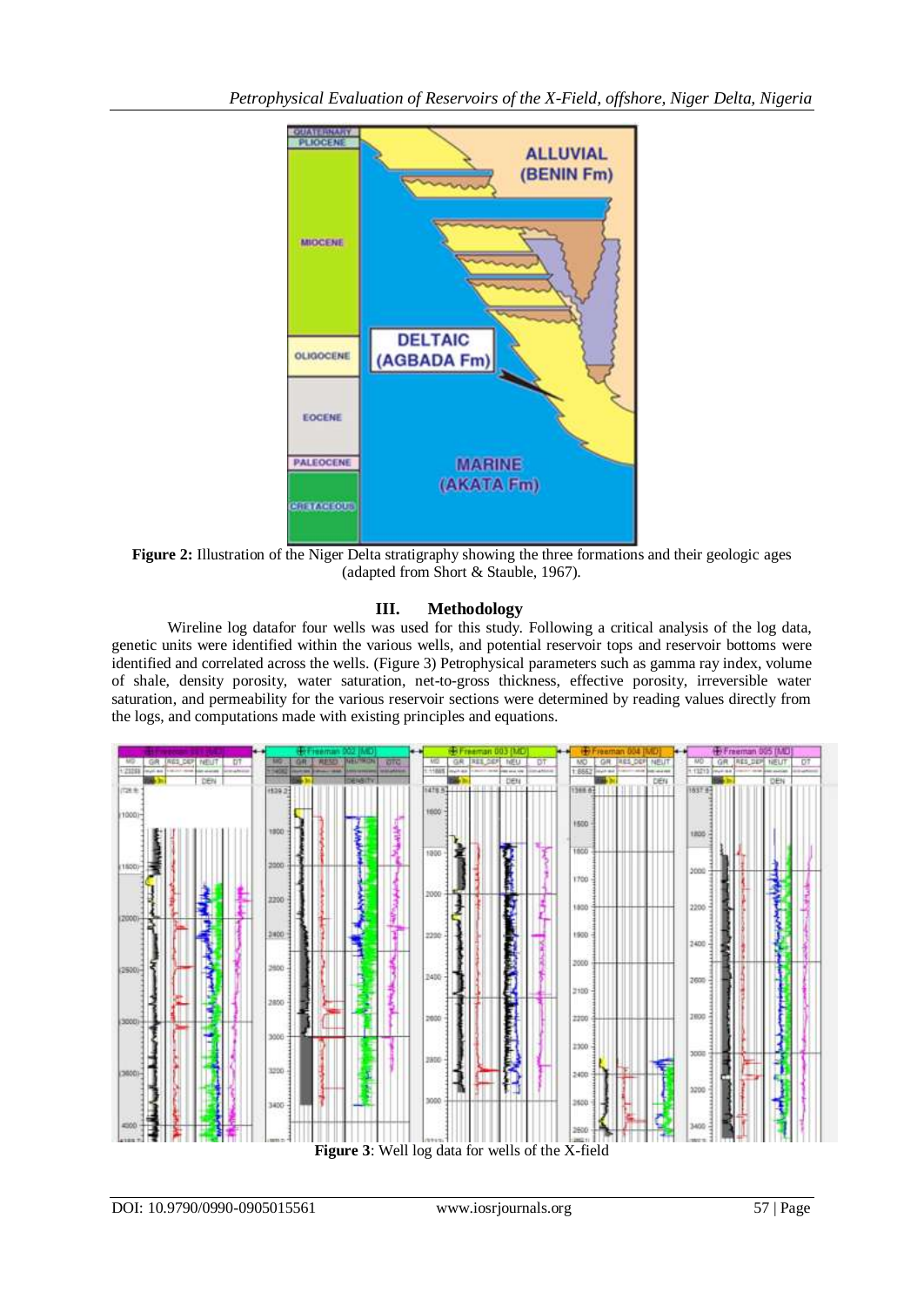Using the equation 1 and 2 as defined by Larionov 1969, the Gamma ray index (IGR) was first calculated and then inputted to determine the volume of shale  $(V_{sh})$ . This method gives an estimate of the degree of shaliness of the reservoir units. Gamma Ray Index  $(IGR) = GR_{log}-GR_{min}/GR_{max}-GR_{min}$  Equation 1 Volume of Shale  $(V_{sh}) = 0.083[2^{3.7IGR} - 1]$  Equation 2 Where, GRlog = Gamma ray of the zone of interest GRmin = Least Gamma ray in formation of interest GRmax = Maximum gamma ray reading in formation of interest IGR = Gamma Ray Index  $V_{sh}$  = Volume of shale Density porosity was calculated for various units with the use of bulk density readings from the log. This was achieved using equation 3 as defined by Rider 1986.  $\acute{\text{O}}$ density = pma – pb/ pma-pf Equation 3 Where,  $\dot{\text{Q}}$ d = Density porosity  $pb =$  Bulk density ρma = Matrix (grain) density ρf= Fluid density Asquith and Gibson 1982 explain that for electrode tools such as Dual Laterolog it is essential to utilize a saltbased drilling mud to derive exact true resistivity (Rt) while for Dual Induction tools fresh water saturated mud is required. Hence, the matrix (grain) density ( $p$ ma) was presumed as that of sand (2.65 g/cm3), while the fluid density (ρf) was presumed to be that of fresh water-based mud (1.0 g/cm3). The water saturation and hydrocarbon saturation for the various reservoir unit was determined using equation 4 and 5 after Archie 1942.  $(S_w)^n$ Equation 4 Where  $n = 2$ Formation Factor  $(F) = a/\acute{Q}$ <sup>m</sup> Where  $a = 0.62$ ,  $m = 2.15$ Hydrocarbon saturation for the reservoir units were estimated from the water saturation values using equation 5  $S_w + S_h = 1$  Equation 5 Reservoir net-to-gross was calculated using equation 6 where the gross thickness is the difference between the base of reservoir and top of reservoir while net thickness is the difference between the gross thickness and the non-reservoir thickness. Net-to-Gross = Net thickness/ Gross thicknessEquation 6 Permeability was calculated using equations 9 and10 following the general expression by Willey and Rose 1950. To determine permeability(K) of the reservoir units, it was necessary to derive the effective porosity ( $\dot{Q}_{\text{eff}}$ ) and irreversible water saturation ( $S_{\text{win}}$ ) for these formations. This was achieved with equation 7 and equation 8 after Asquith and Krygowski 2004.  $\dot{Q}_{eff} = \dot{Q}(1-Vsh)$  Equation 7  $S_{\text{wirr}} = \hat{Q} \times \text{Sw}/\hat{Q}_{\text{eff}}$ Equation 8 Permeability (K) =  $(93 \times \hat{Q}^2 / S_{\text{wirr}})^2$  for oilEquation 9 Permeability(K) =  $(79 \times \hat{\mathcal{O}}^{2.2} / S_{\text{wirr}})^2$  for gas Equation 10

## **IV. Results and Discussion**

Wireline log data for 4 wells of the X-field located offshore the Niger Delta area of Nigeria was used for this study. A combined investigation on the gamma ray, resistivity, and neutron density logs led to the definition of five reservoir sands, RES 01, RES 02, RES 03, RES 04, and RES 05 (Figure 4).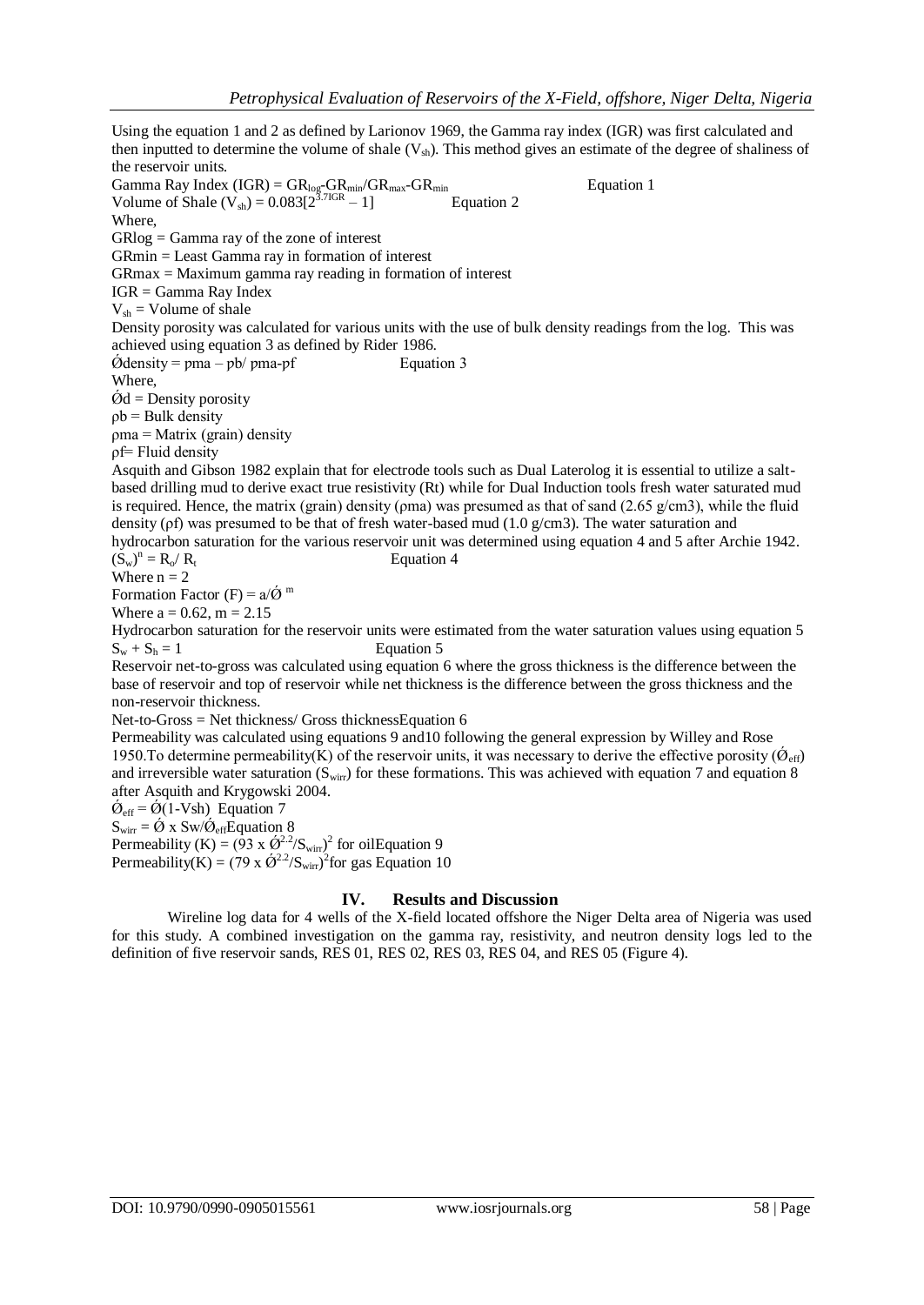*Petrophysical Evaluation of Reservoirs of the X-Field, offshore, Niger Delta, Nigeria*



**Figure 4:** Well log correlation showing the different reservoir tops and genetic units

In each well, parameters such as the gamma ray index, volume of shale, water saturation, density porosity, effective porosity, irreversible water saturation, and permeability were calculated for each of these reservoir units present.

Results for the petrophysical analysis for the various well is displayed in Table1, 2, 3, and 4. In well 01, well 02, and well 03 five reservoir units were identified, while only two of these reservoir units were seen in well 05.

## **Well 01**

This well displayed a net-to-gross ranging from 0.61-0.94, net pay sand values (13-165m) high enough to support production. The volume of shale which ranges from 0.2002- 0.7133 is not significant enough to hinder production. Density porosity which ranges from 24- 38% indicates very good porosity for production. Two hydrocarbon bearing reservoirs were found. They are RES 01 and RES 03. A gas-water contact was found between 2497m – 2820 while an oil-water contact was seen at 2154-2391m.

| Well<br>01               | Depthim                   | Gamma<br>Rav<br>Index<br>(IGR)       | (Volume<br>of Shale<br>(Vsh)         | Gross<br>Sand(m)   | Net<br>sand(m)      | Net-to<br>Gross<br>(NTG) | Density<br>Porosity<br>- 500 50 | Effectiv<br>e<br>Potosity<br>(0eff) | Water<br>Saturatio<br>u | Hydroca<br>rbon<br>Saturatio<br>H | Formati<br>on<br>Factor(F | Irreversi<br>ble<br>Water<br>Saturatio<br>n(Swirr) | Permeab<br>ility<br>K(mD) | Remark       |
|--------------------------|---------------------------|--------------------------------------|--------------------------------------|--------------------|---------------------|--------------------------|---------------------------------|-------------------------------------|-------------------------|-----------------------------------|---------------------------|----------------------------------------------------|---------------------------|--------------|
| <b>RES</b><br>01         | 2820-<br>2834<br>1,000,00 | 0.6680                               | 0.3795                               | on gu<br>14        | tn<br>13            | 0.93                     | 0.24                            | 0.1489                              | $-1.51$<br>0.13         | 0.87                              | Vaccion<br>14.33          | 0.2095                                             | 27.1<br>883               | Gas          |
| <b>RES</b><br>02         | $2391 -$<br>2497          | 0,4773                               | 0.2002                               | 106<br>52562       | 70                  | 0.66                     | 0.27<br>14 Jul                  | 0.2159<br>1929-2027                 | 0.99<br>3202            | 0.01<br>19799                     | 5.55572<br>10.35<br>1931  | 1.238                                              | 15.79                     | Water        |
| <b>RES</b><br>03<br>$-1$ | 2000-<br>2154<br>--       | 0.7069                               | 0.4282                               | 154                | 64                  | 0.61                     | 0.28                            | 0.1601                              | 0.23                    | 0.77                              | 9.57                      | 1.3466                                             | 16.609                    | Oil          |
| RES<br>04<br>38          | 1789-<br>1981<br>-252.    | <b>STEP</b><br>0.8431                | 0.6426                               | 192                | <b>SCART</b><br>165 | 0.859                    | 0.25                            | 0.089                               | 53<br>0.65              | 0.35                              | <b>STAR</b><br>12.21      | 0.9831                                             | 15.78                     | Water        |
| <b>RES</b><br>05         | 1580-<br>1696             | <b>HONGLESS</b><br>0.8793<br>-100000 | <b>Insurance</b><br>0.7133<br>-228.7 | <b>POST</b><br>116 | <b>DOGS</b><br>109  | <b>SEGS</b><br>0.94      | mark<br>0.38                    | <b>RESIDENT</b><br>0.1089           | 00000<br>0.65           | ow<br>0.35                        | 79.093<br>4.96            | 1.221                                              | 126.22                    | <b>Water</b> |

**Table 1**: Petrophysical properties of reservoirs in well 01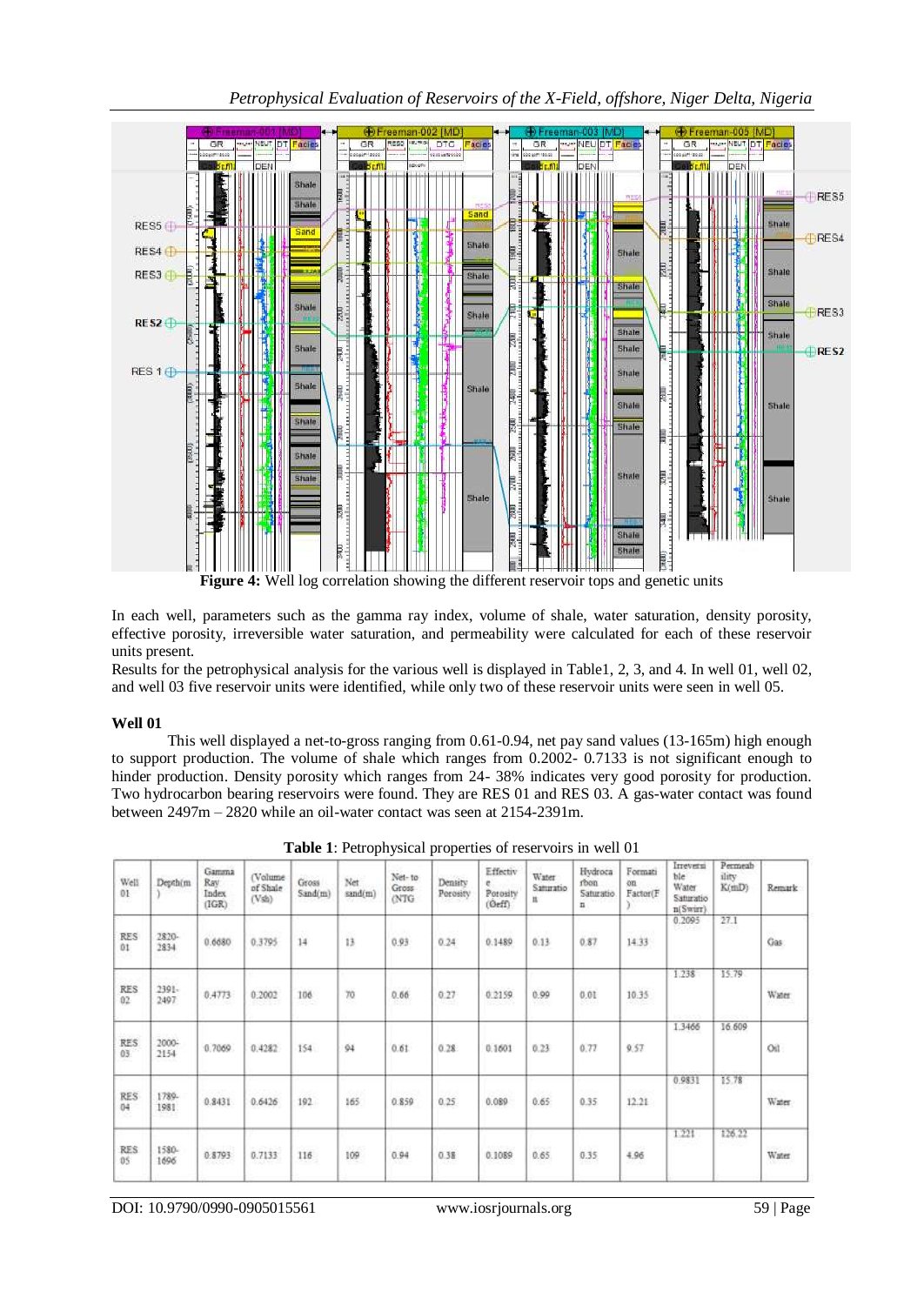## **Well 02**

This well exhibited a net-to-gross ranging from 0.71-1.0, net pay sand (4-57m) displays values high enough to support production. The volume of shale for RES 04 and RES 03which are 0.5304 and 0.5942 are not significant enough to hinder production. However, RES01, RES 02, and RES 05 exhibit high volume of shale values that could hinder production. Density porosity which ranges from 23- 30% indicates very good porosity for production. Two hydrocarbon bearing reservoirs were found. They are RES 01 and RES 03 at depths ranging from 2668m-2725m and 1932m-1946m. A gas-water contact was found between RES 01 and RES 02, and an oil-water contact between RES 02 and RES 03.

| Well 02       | Depth(m)         | Gamma<br>Ray<br>Index<br>(IGR) | (Volume)<br>of Shale<br>(Vsh)<br>mre | Gross<br>Sand(m) | Net<br>sand(m) | Net-10<br>Gross<br>(NTG | Density<br>Porosity | Effectiv<br>٠<br>Porosity<br>(Óeff) | Water<br>Saturatio<br>n | Hydroca<br>rbon<br>Saturatio | Formati<br>on<br>Factor(F) | Inteversi<br>ble.<br>Water.<br>Saturatio<br>n(Swirr) | Permeab<br>ility<br>K(mD) | Remark       |
|---------------|------------------|--------------------------------|--------------------------------------|------------------|----------------|-------------------------|---------------------|-------------------------------------|-------------------------|------------------------------|----------------------------|------------------------------------------------------|---------------------------|--------------|
| RES 01        | $2668 -$<br>2725 | 0.9091<br>120223-01            | 0.7768                               | 57               | 57<br>- 1      | 1.0<br>52               | 0.28<br>1522        | 0.062<br>us                         | 0.58                    | 0.42                         | 9.57<br>5.22               | 2.619<br>52 S.T                                      | 4.39<br>,,,,              | Water        |
| <b>RES 02</b> | $2308 -$<br>2312 | 0.9333                         | 0.8320                               | ÷                | ÷<br>v.        | 1.0<br>99               | 0.30                | 0.050                               | me.                     | $10-4$                       | 8.25                       | 1.11                                                 | <b>NORMAL</b>             | Water        |
| <b>RES 03</b> | $1932 -$<br>1946 | 0.7778                         | 0.5304                               | 14               | 10             | 0.71                    | 0.24                | 0.1127                              | 0.64                    | 0.36                         | 13.33                      | 1.3629                                               | 6.430.                    | <b>Water</b> |
| <b>RES 04</b> | ÷                | 0.8163                         | 0.5942                               | $\sim$           | $\rightarrow$  | $\rightarrow$           | 0.24                | 0.097                               | 0.91                    | 0.09                         | 13.33                      | 2.256                                                | 2.356                     | Water        |
| <b>RES 05</b> | 1668<br>1725     | 0.9545                         | 0.8832                               | 57               | 57             | 1.0                     | 0.23                | 0.027                               | $\sim$                  | $\sim$                       | 14.61                      | per bob                                              | <b>SHAW</b>               | Water        |

|  | Table 2: Petrophysical properties of reservoirsin well 02 |
|--|-----------------------------------------------------------|
|--|-----------------------------------------------------------|

## **Well 03**

This well display a net-to-gross ranging from 0.49-0.89, net pay sand (7-37m) displays values high enough to support production. The volume of shale which ranges from 0.2750 to 0.5580, is not significant enough to hinder production. Density porosity ranging 32-53% indicates an excellent porosity for production except for RES 05 which is negligible. All reservoir units were water bearing.

| Well 03       | Depth(<br>m)     | Gamma<br>Ray<br>Index<br>(IGR) | (Volum<br>e af<br>Shale<br>(Vsh) | Gross<br>Sand(m) | Net<br>sand(m) | Net-10<br>Gross<br>(NTG | Density<br>Porosity     | Effectiv<br>Porosity<br>(Oeff) | Water<br>Sabarah<br>$_{\text{on}}$                                                             | Hydroca<br>rbon<br>Saturati<br>$0\pi$ | Formati<br>$\alpha$<br>Factor(F) | Irreversi<br>ble<br>Water<br>Saturati<br>on(Swir | Permeab<br>ility<br>K(mD)            | Remark          |
|---------------|------------------|--------------------------------|----------------------------------|------------------|----------------|-------------------------|-------------------------|--------------------------------|------------------------------------------------------------------------------------------------|---------------------------------------|----------------------------------|--------------------------------------------------|--------------------------------------|-----------------|
| <b>RES01</b>  | $2848-$<br>2858  | 0.5690                         | 0.2755                           | 10.              |                | 0.                      | 0.32                    | 0.2318                         | $-1$<br>アルフェンティン                                                                               | <b>ALC</b><br>.                       | 7.18                             | <b>Service</b><br>Check control of               | <b>Section</b><br><b>HAS SERVERS</b> | Water           |
| <b>RES 02</b> | $2083-$<br>2123  | 0.6154                         | 0.3210                           | 40               | 34             | 0.85                    | 0.53<br><b>CALL ARE</b> | 0.3531                         | 0.88                                                                                           | 0.12                                  | 2.43                             | 2959                                             | 735.79                               | Water           |
| <b>RES03</b>  | $1677-$<br>1996  | 0.7949                         | 0.5580                           | 19               | 19             | 1.0                     | 0.42                    | 0.1856                         | 0.92                                                                                           | 0.08                                  | 4.0                              | 2.0818                                           | 79.158                               | Water.          |
| <b>RES 04</b> | $1784 -$<br>1821 | 0.2973                         | 0.0953                           | 37               | 18             | 0.49<br>.               | 0.32                    | 0.2895                         | $\cdots$                                                                                       | $-$                                   | 7.78                             | $-$                                              | $-$                                  | Water<br>,,,,,, |
| <b>RES 05</b> | $1717 -$<br>1754 | 0.7500                         | 0.4881                           | 37               | 37             | 0.89                    | 0.01                    | 0.005                          | $\frac{1}{2} \left( \frac{1}{2} \right) \left( \frac{1}{2} \right) \left( \frac{1}{2} \right)$ | $\frac{1}{2}$                         | 12370.6                          | and a                                            | $\frac{1}{2}$                        | Water           |

#### **Well 05**

This well exhibited a net-to-gross ranging from 0.84-0.87, net pay sand (41-45m) displays values high enough to support production. The volume of shale ranging from  $0.2578 - 0.3400$  is not significant enough to hinder production. Density porosity ranges 16-33% indicates a good to excellent porosity for production. One hydrocarbon bearing reservoirs was found, RES 02 at depths ranging from 2541m-2594m. An oil-water contact was found between RES 02 and RES 03